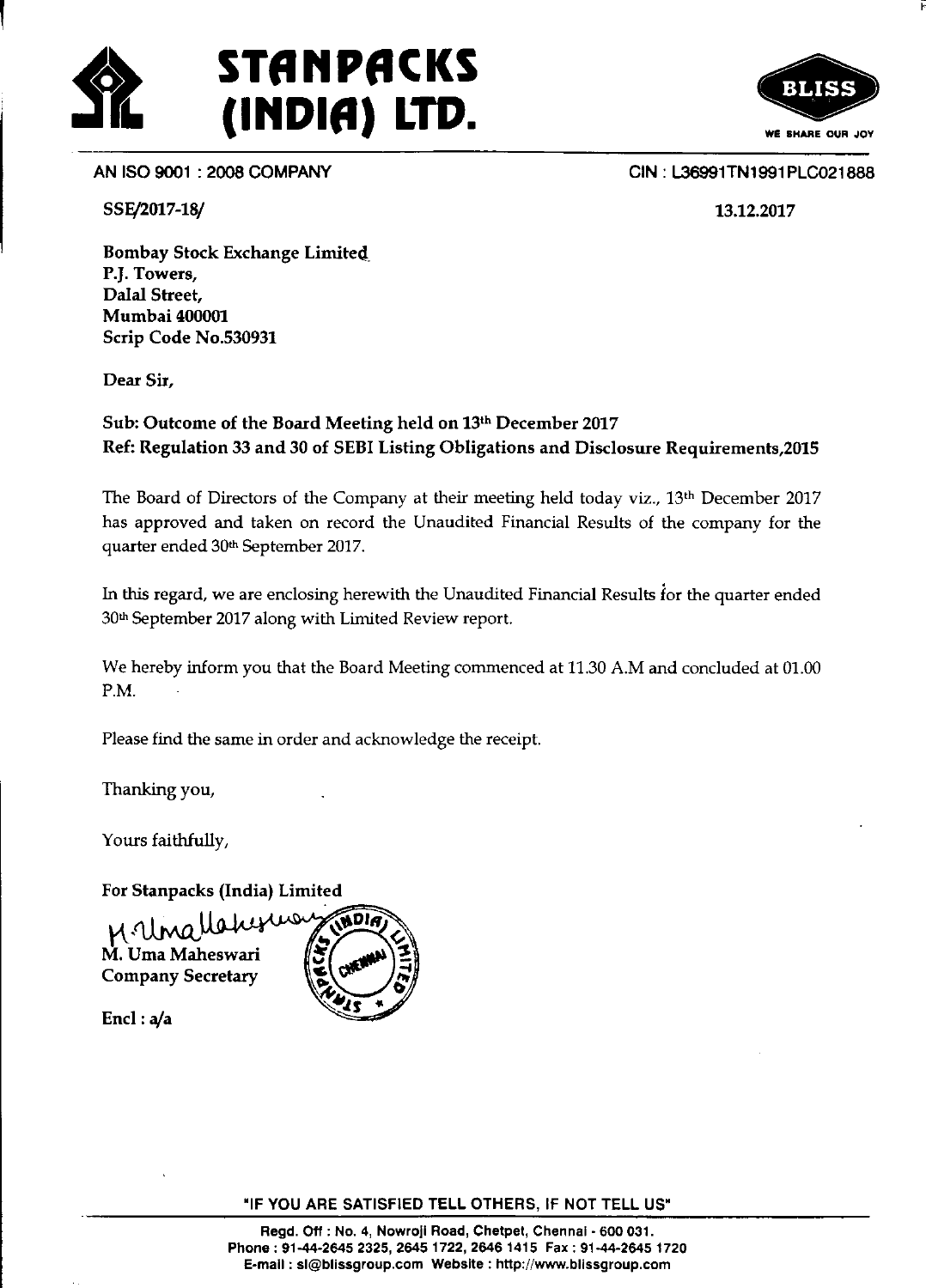#### **Stanpacks (India) Limited**

CIN - L36991TN1991PLC021888

Regd Office: New No. 4, "S.K. Enclave" Nowroji Road, Chetpet, Chennai - 600031

Telephone No. 044-2645 1722; Fax:044-26451720; email id:info@blissgroup.com; Website - www.blissgroup.com

Rs.in Lakhs except EPS

| Statement of Unaudited Financial Results for the guarter ended 30th September 2017 |                                                             |               |           |           |                     |           |  |
|------------------------------------------------------------------------------------|-------------------------------------------------------------|---------------|-----------|-----------|---------------------|-----------|--|
| $\mathsf{sl}$                                                                      | <b>Particulars</b>                                          | Quarter Ended |           |           | <b>Period Ended</b> |           |  |
| No                                                                                 |                                                             | 9/30/2017     | 6/30/2017 | 9/30/2016 | 9/30/2017           | 9/30/2016 |  |
|                                                                                    |                                                             | (Un-          | (Un-      | (Un-      | (Un-                | (Un-      |  |
|                                                                                    |                                                             | Audited)      | Audited)  | Audited)  | Audited)            | Audited)  |  |
| $\mathbf{I}$                                                                       | <b>Revenue From Operations</b>                              | 671.72        | 982.42    | 762.63    | 1,654.14            | 1,652.62  |  |
| $\mathbf{H}$                                                                       | Other Income                                                | 0.43          | 0.30      | 1.64      | 0.74                | 1.74      |  |
| III                                                                                | Total Income (I+II)                                         | 672.15        | 982.72    | 764.27    | 1,654.88            | 1,654.36  |  |
| IV                                                                                 | <b>Expenses</b>                                             |               |           |           |                     |           |  |
|                                                                                    | (a) Cost of materials consumed                              | 437.24        | 555.92    | 719.78    | 999.98              | 1,056.34  |  |
|                                                                                    | (b) Purchases of Stock-in-Trade                             |               |           |           |                     |           |  |
|                                                                                    | (c) Changes in inventories of finished goods, Stock-in -    | (160.90)      | 54.85     | (185.83)  | (106.04)            | (84.60)   |  |
|                                                                                    | Trade and work-in-progress                                  |               |           |           |                     |           |  |
|                                                                                    | (d) Employee benefits expense                               | 48.78         | 45.25     | 43.91     | 94.03               | 82.42     |  |
|                                                                                    | (e) Finance costs                                           | 57.94         | 66.49     | 68.03     | 124.42              | 134 35    |  |
|                                                                                    | (f) Depreciation and amortization expense                   | 17.59         | 17.29     | 20.19     | 34.88               | 35.58     |  |
|                                                                                    | (g) Other expenses                                          | 250.41        | 229.84    | 93.57     | 473.44              | 409.04    |  |
|                                                                                    | Total expenses (IV)                                         | 651.06        | 969.64    | 759.65    | 1,620.71            | 1,633.13  |  |
| ٧                                                                                  | Profit/(loss) from from ordinary activities before          | 21.09         | 13.08     | 4.62      | 34.17               | 21.23     |  |
|                                                                                    | exceptional items and $tax$ $(TIT-TV)$                      |               |           |           |                     |           |  |
| VI                                                                                 | <b>Exceptional Items</b>                                    |               |           |           |                     |           |  |
| VII                                                                                | Profit/(loss) from ordinary activities before tax (V-VI)    | 21.09         | 13.08     | 4.62      | 34.17               | 2123      |  |
| VIII                                                                               | Tax expense:                                                |               |           |           |                     |           |  |
| IX                                                                                 | Profit (Loss) for the period from ordinary activities after | 21.09         | 13.08     | 4.62      | 34.17               | 21.23     |  |
|                                                                                    | tax (VII-VIII)                                              |               |           | ٠         |                     |           |  |
| X                                                                                  | Other Comprehensive Income                                  |               |           |           |                     | $\sim$    |  |
| XI                                                                                 | Total Comprehensive Income for the period $(IX+X)$          | 21.09         | 13.08     | 4.62      | 34.17               | 21.23     |  |
|                                                                                    | Paid-up equity share capital (Face value of Rs.10 each)     | 609.60        | 609.60    | 609.60    | 609.60              | 609.60    |  |
|                                                                                    | XVI   Earnings per equity share (Basic & Diluted):          | 0.35          | 0.21      | 0.08      | 0.56                | 0.35      |  |

#### Notes:

The above statement of Unaudited Financial Results have been reviewed by the Audit Committee and approved by the Board of  $\mathbf{1}$ Directors at its meeting held on 13th December 2017 and a limited review of the same has been carried out by the Statutory auditors of the company.

 $2.$ The Company has adopted the Indian Accounting Standards (IND AS) from April 1, 2017 and these financials have been prepared in accordance with the principles laid down in IND AS 34 - Interim financial reporting, prescribed under Section 133 of the Companies Act 2013 read with relevant rules issued thereunder. The impact of transition to IND AS has been accounted for the comparitive period results have been restated accordingly.

The financial results and other financial information for the quarter ended September 30, 2016 has been reviewed and has been  $3<sub>1</sub>$ presented based on the information compiled by the management after making necessary adjustments to provide a true and fair view of the results in accordance with IND AS.

 $\overline{\mathbf{4}}$ During the quarter ended 30th September 2017, the Company does not have more than one reportable segement. Accordingly, segmental information is not required to be provided.

- 5 Deferred tax adjustments will be made end of the year
- Previous period's figures have been regrouped or reclassified wherever necessary. 6
- $\overline{7}$ No investors' complaint was pending either at the beginning or at the end of the Quarter. Further no investor's complaint has been received during the Quarter
- 8 The above unaudited financial results for the quarter ended 30.09.2017 are available in the company's website www.blissgroup.com and Bombay Stock Exchange website www.bseindia.com

Place : Chennai Date : 13th December 2017



Gopinath G

for and ón behalf o⊁the Board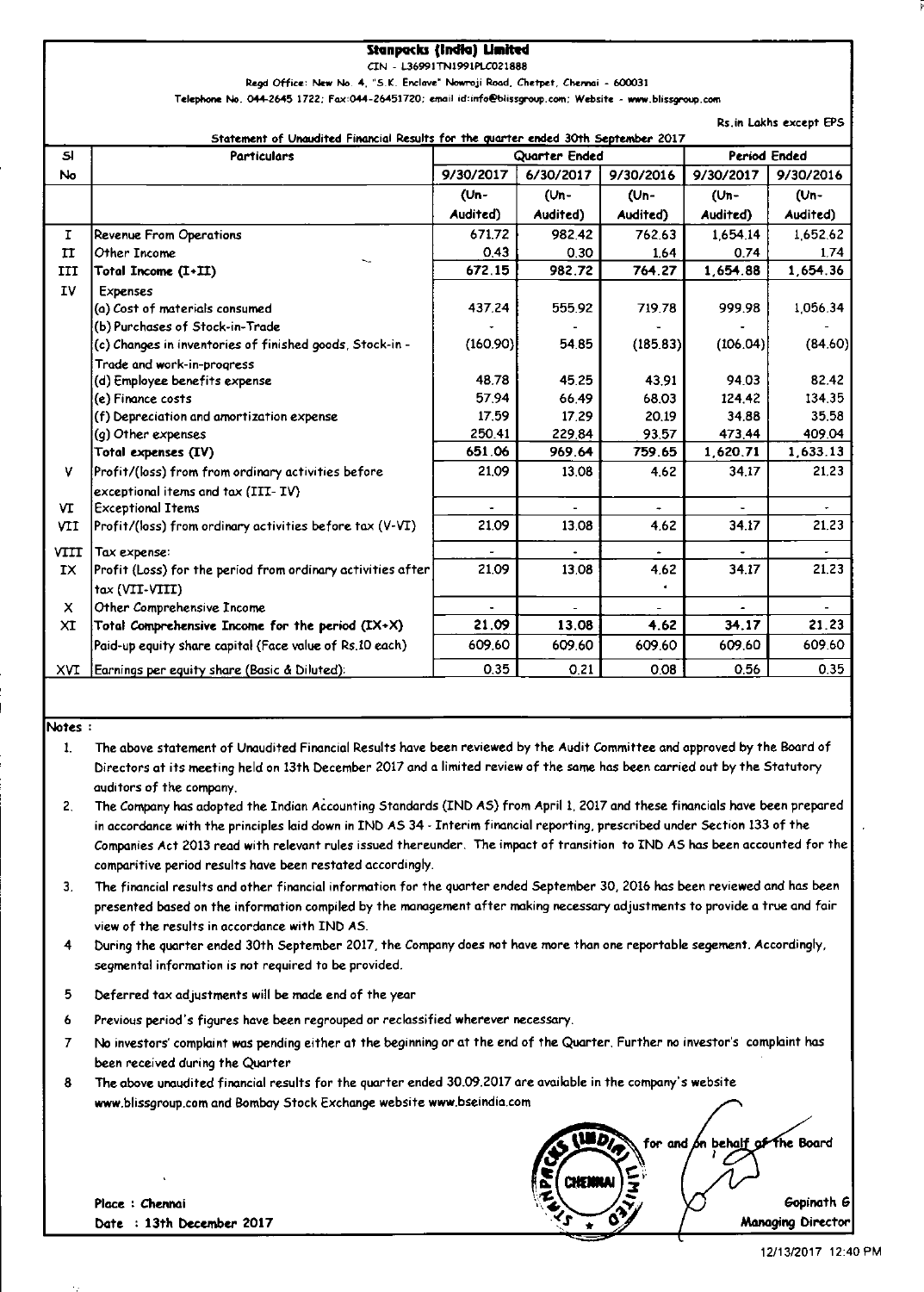# Stanpacks (India) Limited

CIN - L36991TN1991PLC021888

Regd Office: New No. 4, "S.K. Enclave" Nowroji Road, Chetpet, Chennai - 600031 Telephone No. 044-2645 1722; Fax:044-26451720; email id:info@blissgroup.com; Website - www.blissgroup.com

Statement of Assets and Liabilities as on 30th September 2017

|                                     | Rs. In lakhs                    |             |
|-------------------------------------|---------------------------------|-------------|
|                                     | As at                           |             |
|                                     |                                 | 30/09/2017  |
|                                     |                                 | (Unaudited) |
| <b>ASSETS</b>                       |                                 |             |
|                                     | (1) Non-current assets          |             |
| (a)                                 | Property, Plant and Equipment   | 379.20      |
|                                     | (b) Capital Work-In-Progress    |             |
|                                     | (c) Investment Property         |             |
| (d)                                 | <b>Financial Assets</b>         |             |
|                                     | i) -<br><b>Investments</b>      |             |
|                                     | ii) Trade receivables           | 69.80       |
|                                     |                                 |             |
|                                     | iii) Loans                      | 51 10       |
|                                     | (e) Deferred Tax assets (Net)   |             |
| (f)                                 | <b>Other Non-current Assets</b> |             |
|                                     |                                 | 500 10      |
|                                     | (2) Current Assets              |             |
|                                     | (a) Inventories                 | 146728      |
|                                     | (b) Financial Assets            |             |
|                                     | i) Trade receivables            | 299.58      |
|                                     | ii) Cash and cash equivalents   | 25.73       |
|                                     | iii) Loans                      | 125.10      |
| (c) -                               | <b>Other Current Assets</b>     |             |
|                                     |                                 | 1,917.69    |
|                                     | <b>Total Assets</b>             | 2,417.79    |
|                                     | EQUITY AND LIABILITIES          |             |
|                                     |                                 |             |
| (1) Equity                          |                                 |             |
|                                     | (a) Equity Share Capital        | 609 60      |
|                                     | (b) Other Equity                |             |
|                                     | Retained earnings<br>i).        | (365.93)    |
|                                     | ii) Other reserves              | 34 17       |
|                                     | iii) Other comprehensive income |             |
|                                     |                                 | 277.84      |
| Liabilities                         |                                 |             |
|                                     | (2) Non-Current Liabilities     |             |
| (a)                                 | <b>Financial liabilities</b>    |             |
|                                     | (i) Borrowings                  | 1,435.28    |
| (b)                                 | Provisions                      |             |
| (c)                                 | Deferred Tax Liabilities (net)  |             |
| (d)                                 | Other Non-current liabilities   |             |
|                                     |                                 | 1,435.28    |
| (3) Current Liabilities             |                                 |             |
| (a)                                 | <b>Financial liabilities</b>    |             |
|                                     | (i) Borrowings                  |             |
|                                     | (ii) Trade payables             | 363.17      |
|                                     | (b) Provisions                  | 34150       |
| (c)                                 | Other current liabilities       |             |
|                                     |                                 | 704.67      |
| <b>Total Equity and Liabilities</b> | 2,417.79                        |             |